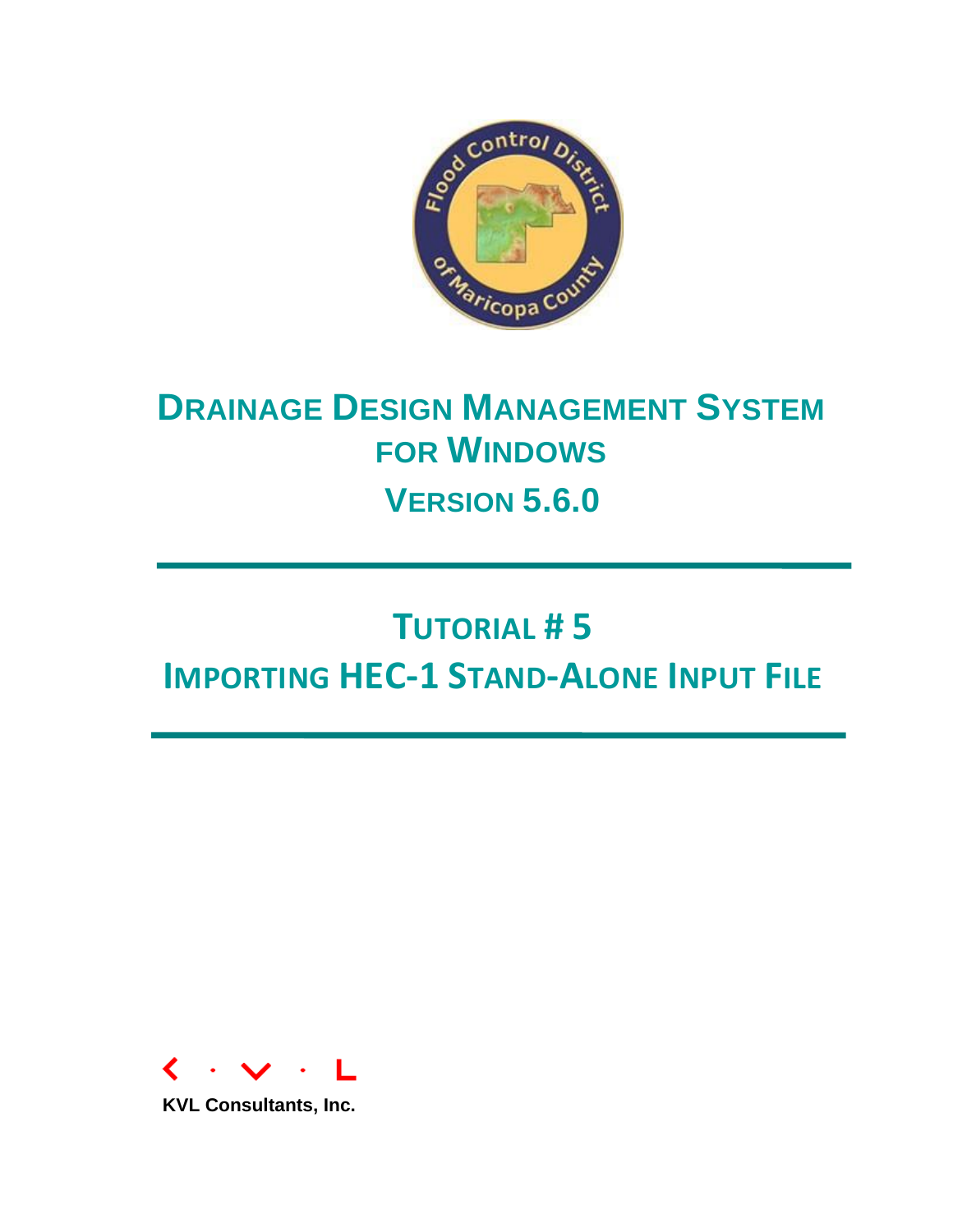#### **IMPORTING AND RUNNING HEC-1 STAND ALONE INPUT FILE**

#### **TABLE OF CONTENTS**

#### No. Section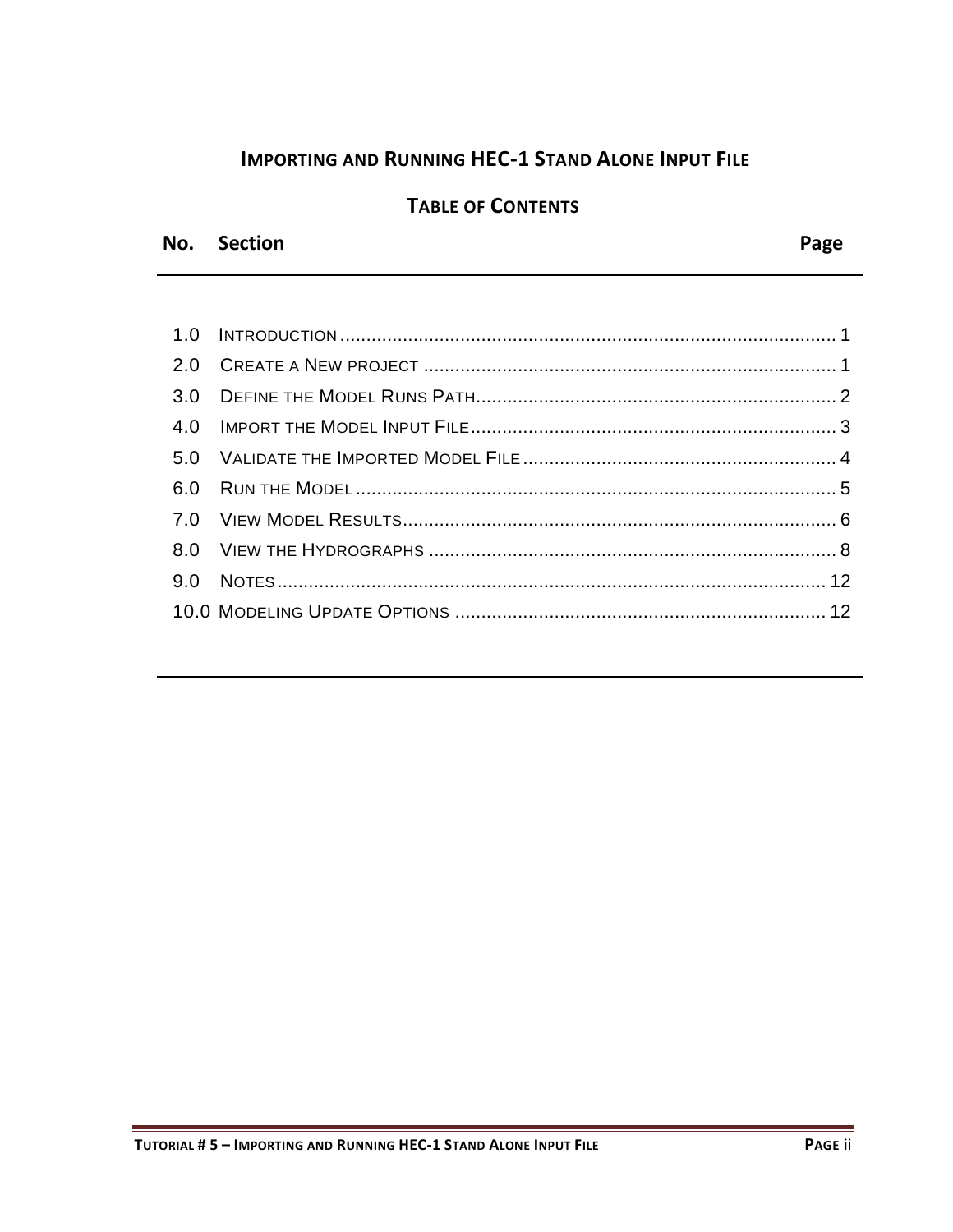### **IMPORTING AND RUNNING HEC-1 STAND ALONE INPUT FILE DATE UPDATED: APRIL 27, 2018**

#### <span id="page-2-0"></span>**1.0 INTRODUCTION**

This tutorial outlines the approach for importing an existing **HEC-1** model input file with the goal to use the reporting and graphing features of the **DDMSW** program without the supporting land use, soils, sub-basin and network datasets. What is needed in this tutorial is the **HEC-1** model input data file in ASCII format. This tutorial was developed using **DDMSW 5.6.0.**

#### <span id="page-2-1"></span>**2.0 CREATE A NEW PROJECT**

After launching the **DDMSW** program, create a new project (*File New Project*). Use a short name for the project in the *'Reference'* field. Please note that the *'Reference'* field can accept letters and numbers (no space) and can hold 20 characters.

On the **SELECT PROJECT** form, enter '*IMPORTHEC1*' on the *'Reference'* textbox field and check the *'Imported HEC-1 File'* checkbox. Enter your notes or comments (Optional) in the provided Comment Box. Set your model creation date in the *'Modification Date'* textbox field using the current date.

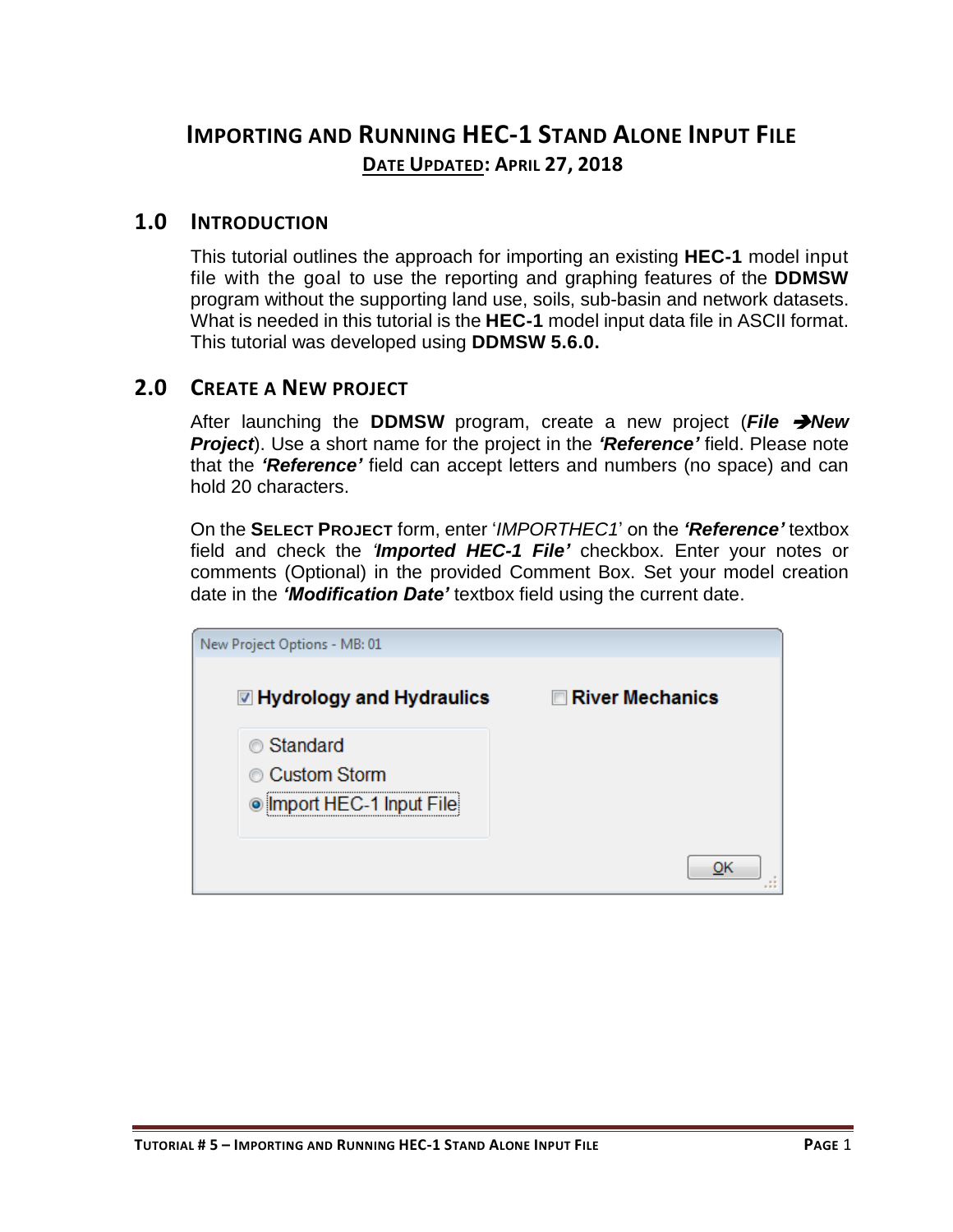|              |                                                    | List |                                                                                                                                                   |                     |   | Details |  |
|--------------|----------------------------------------------------|------|---------------------------------------------------------------------------------------------------------------------------------------------------|---------------------|---|---------|--|
|              | <b>Project Reference</b>                           |      |                                                                                                                                                   |                     |   |         |  |
| Project ID   | 00089                                              |      | Reference MPORTHEC1                                                                                                                               |                     |   |         |  |
| <b>Title</b> | Importing HEC-1 Model Input File                   |      |                                                                                                                                                   |                     |   |         |  |
| Location     | Maricopa County, AZ                                |      |                                                                                                                                                   |                     |   |         |  |
|              | Agency   Flood Control District of Maricopa County |      |                                                                                                                                                   |                     |   |         |  |
|              | Hydrology and Hydraulics Only                      |      |                                                                                                                                                   |                     |   |         |  |
|              |                                                    |      |                                                                                                                                                   | Imported Hec-1 File |   |         |  |
|              |                                                    |      |                                                                                                                                                   |                     |   |         |  |
|              |                                                    |      |                                                                                                                                                   |                     |   |         |  |
|              |                                                    |      |                                                                                                                                                   |                     |   |         |  |
|              |                                                    |      |                                                                                                                                                   |                     |   |         |  |
|              |                                                    |      |                                                                                                                                                   |                     |   |         |  |
|              |                                                    |      | This tutorial project is used to demonstrate the process of importing<br>HEC-1 model input file, run the model and use the reporting and graphing |                     | ▲ |         |  |
|              | features of DDMSW program.                         |      |                                                                                                                                                   |                     |   |         |  |
|              |                                                    |      |                                                                                                                                                   |                     |   |         |  |
|              |                                                    |      |                                                                                                                                                   |                     |   |         |  |
|              |                                                    |      |                                                                                                                                                   |                     | ٠ |         |  |
|              |                                                    |      |                                                                                                                                                   |                     |   |         |  |

Press the *'Save'* button to save the new project information. Press the *'OK'* button to close the **SELECT PROJECT** form.

#### <span id="page-3-0"></span>**3.0 DEFINE THE MODEL RUNS PATH**

On the **PROJECT PATHS** form (*File Project Paths*), set the **'***Model Runs Path'* by clicking the ellipse (*…*) button on the right side of the *'Model Runs Path'*  textbox field.

| Project Paths   | ▣                                         | $\Sigma$                            |
|-----------------|-------------------------------------------|-------------------------------------|
|                 |                                           |                                     |
| Machine ID      | FC6W9071O790#THIESJ                       |                                     |
| Agency          | Flood Control District of Maricopa County |                                     |
| Project         | Importing HEC-1 Model Input File          |                                     |
| Model Runs Path |                                           | <b>F</b> *********<br><b>I</b> land |
|                 | <b>Olnfo</b><br>QK                        |                                     |

On the **BROWSE FOR FOLDER** form, select the folder location to store and run your project models. If the preferred folder is not found, press the '*Make New Folder'*  to create a new folder. Rename the new folder to *'IMPORTHEC1'.*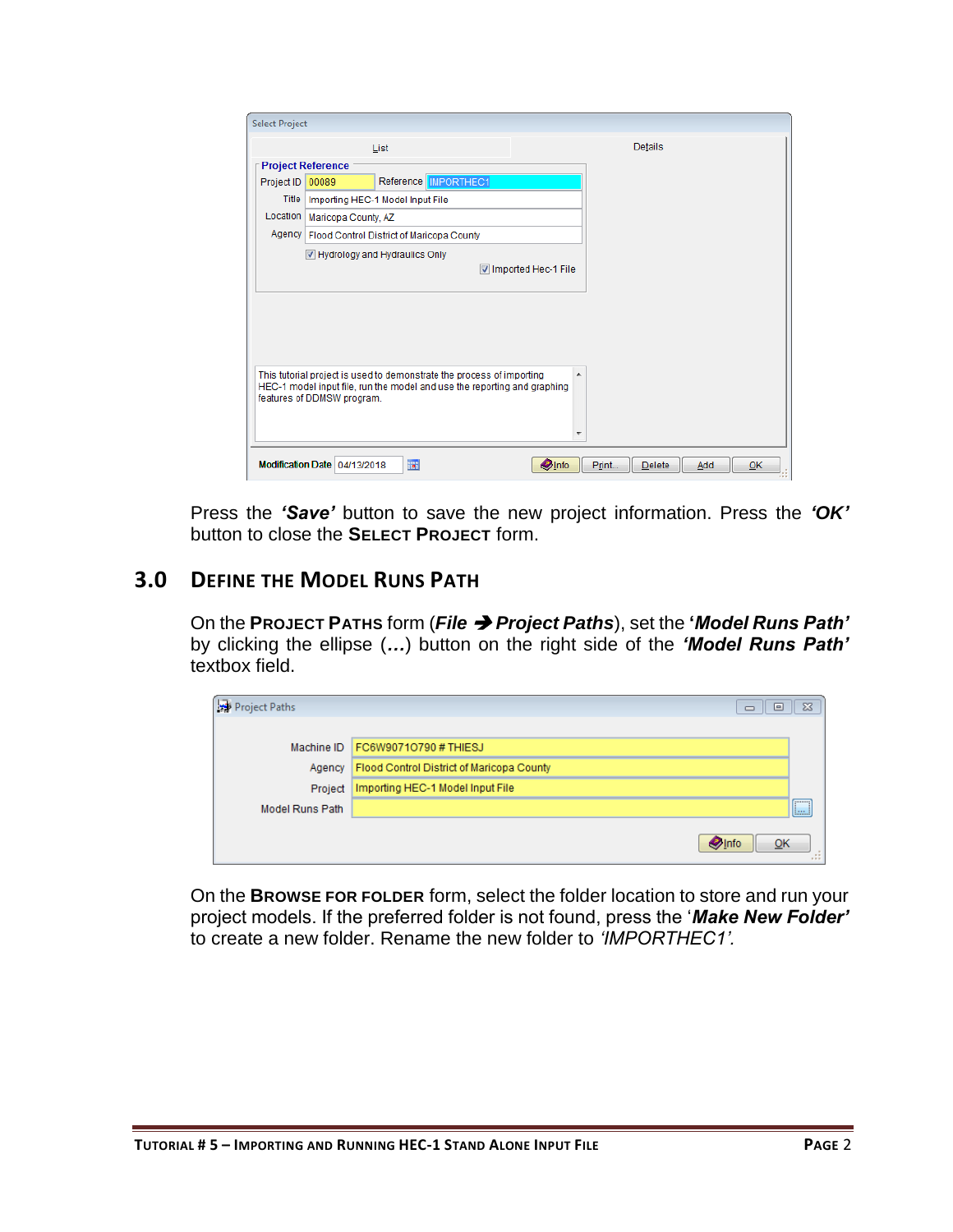| <b>Browse for folder</b>        | X |
|---------------------------------|---|
|                                 |   |
|                                 |   |
| d01878a33b918fd62d<br>Þ         | ۸ |
| <b>DATA</b><br>Ď                |   |
| <b>ESRI</b><br>D                |   |
| <b>FCDMC</b>                    |   |
| DDMSW530<br>Ь                   |   |
| Þ<br>st                         |   |
| st5.5.7<br>4                    |   |
| Backup<br>D.                    |   |
| Data                            | Ξ |
| Help                            |   |
| Maps<br>$\triangleright$        |   |
| <b>Models</b>                   |   |
| ModIruns<br>◢                   |   |
| <b>EXAMPLE1</b>                 |   |
| Example1_Test                   |   |
| <b>EXAMPLE2</b>                 |   |
| <b>EXAMPLE3</b>                 |   |
| <b>EXAMPLE4</b>                 |   |
| ImportHEC-1                     |   |
| kvlExample1<br>Þ                |   |
| KVLExample2                     |   |
| KVLEXAMPLE3                     |   |
| KvlExample5                     |   |
| KvlExample6                     |   |
| OK<br>Cancel<br>Make New Folder | d |

Press *'OK'* when it is done.

| Project Paths          | ▣<br>$\Box$                               | $\Sigma$ |
|------------------------|-------------------------------------------|----------|
|                        |                                           |          |
| Machine ID             | FC6W9071O790#THIESJ                       |          |
| Agency                 | Flood Control District of Maricopa County |          |
| Project                | Importing HEC-1 Model Input File          |          |
| <b>Model Runs Path</b> | C:\FCDMC\ST5.5.7\MODLRUNS\IMPORTHEC-1\    | $\cdots$ |
|                        |                                           |          |
|                        | $Q$ Info<br>OK                            | $-100$   |

Press *'Save'* to accept the folder settings identified for '*Model Runs Path'*. Press *'OK'* to close the **PROJECT PATHS** form.

#### <span id="page-4-0"></span>**4.0 IMPORT THE MODEL INPUT FILE**

On the **IMPORT HEC1 MODEL FILE** form (*'Hydrology HEC-1 Import HEC-1 File'*), click the button on the right of the **'***Import File'* textbox field to locate the location of the HEC-1 Model Input File to be used by the program. Find the HEC-1 model file, select it, and press *'OK'.* Press the *'Import'* button to import the selected file.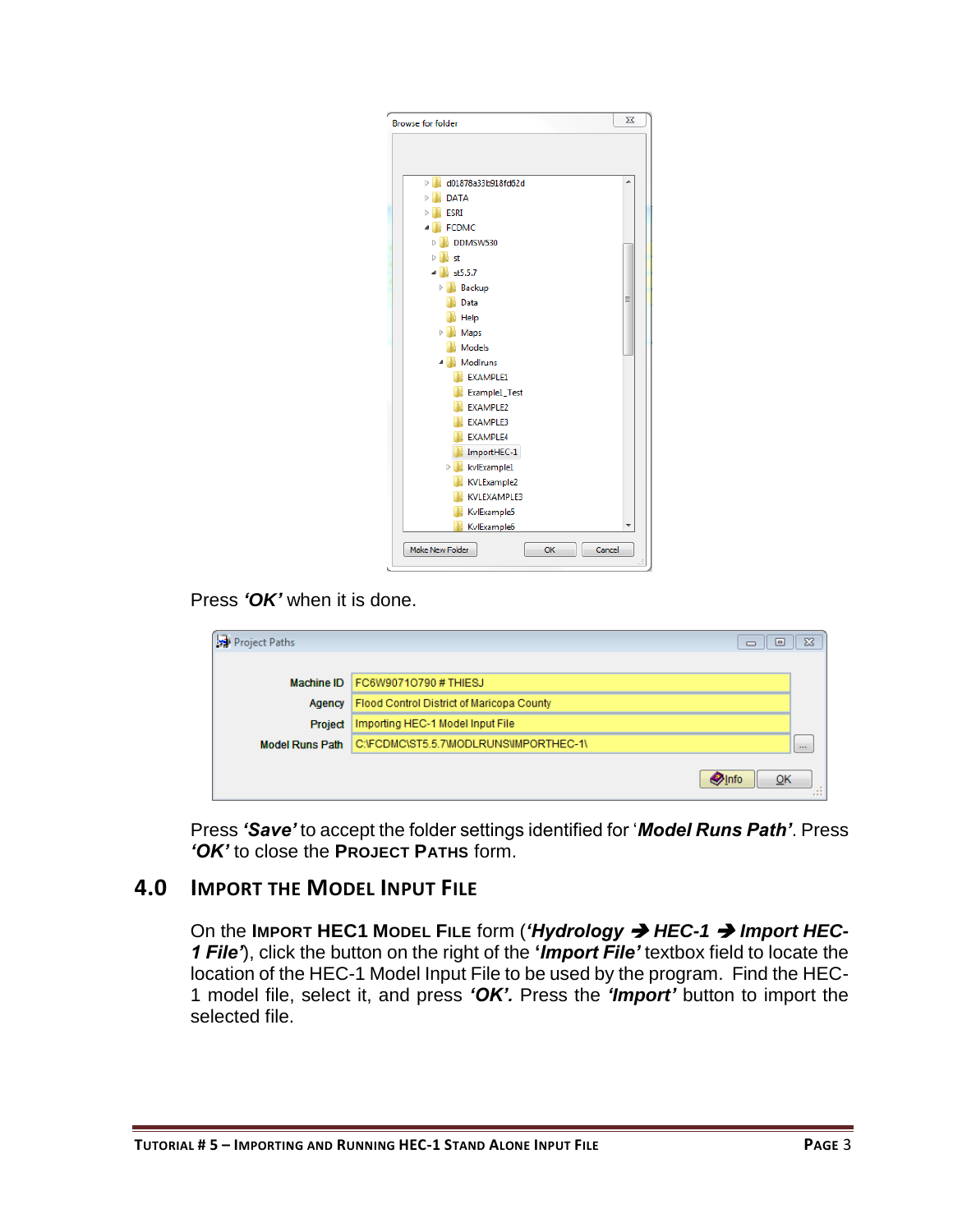| Import HEC1 Model File - MB: 01 | $^{23}$<br>▣<br>$\Box$                                                                 |
|---------------------------------|----------------------------------------------------------------------------------------|
| <b>Options</b>                  |                                                                                        |
| Assumed RP                      | $100$ $\rightarrow$                                                                    |
|                                 | Import File W:\ENGAPPDEVRIVERMECH\BRANCH\DDMSW\DDMSW_TUTORIALS\V560_TUTORIAL_DOCS\TUTO |
|                                 |                                                                                        |
|                                 | Import Hec-1 File<br><b>View Created File</b><br>QK<br>Import                          |
|                                 |                                                                                        |

**DDMSW** will warn you that the program will replace all existing data with the current project data. Press *'Yes'* to continue.

| Warning | 23                                                                                                                                                                                                                                                                                                                                          |
|---------|---------------------------------------------------------------------------------------------------------------------------------------------------------------------------------------------------------------------------------------------------------------------------------------------------------------------------------------------|
|         | You have selected to import data from<br>W:\ENGAPPDEVRIVERMECH\BRANCH\DDMSW\DDMSW_TUTORIALS\V<br>560 TUTORIAL DOCS\TUTORIAL#5 - IMPORTING HEC-1 INPUT<br>FILE\TUTORIAL#5 DATA\SMALL.DAT                                                                                                                                                     |
|         | This will replace all existing data for:<br>Project Ref: IMPORTHEC1<br>Basin ID: 01                                                                                                                                                                                                                                                         |
|         | <b>WARNING</b><br>The following existing data will be replaced for this Project and Major<br><b>Basin:</b><br><b>Custom Rainfall Distribution</b><br>Hec1 Data<br>Hec1 Network<br><b>Hec1 Diversions</b><br><b>Hec1 Storage Basins</b><br><b>Hec1 Routing Data</b><br>Hec1 Hydrographs<br><b>Hec1 Special Code</b><br><b>Sub Basin Data</b> |
|         | Do you want to continue?                                                                                                                                                                                                                                                                                                                    |
|         | <b>Yes</b><br>No                                                                                                                                                                                                                                                                                                                            |

After the Import process is complete, press *'OK'* to continue. On the **IMPORT HEC-1 MODEL FILE** form, press *'OK'* to close the form.

#### <span id="page-5-0"></span>**5.0 VALIDATE THE IMPORTED MODEL FILE**

On the **HEC-1 DATA** form (*'Hydrology HEC-1 Data'*), review / validate the imported model to ensure that it is the right model. Make necessary modifications if necessary. Press the *'OK'* button to close the **HEC-1 DATA** form.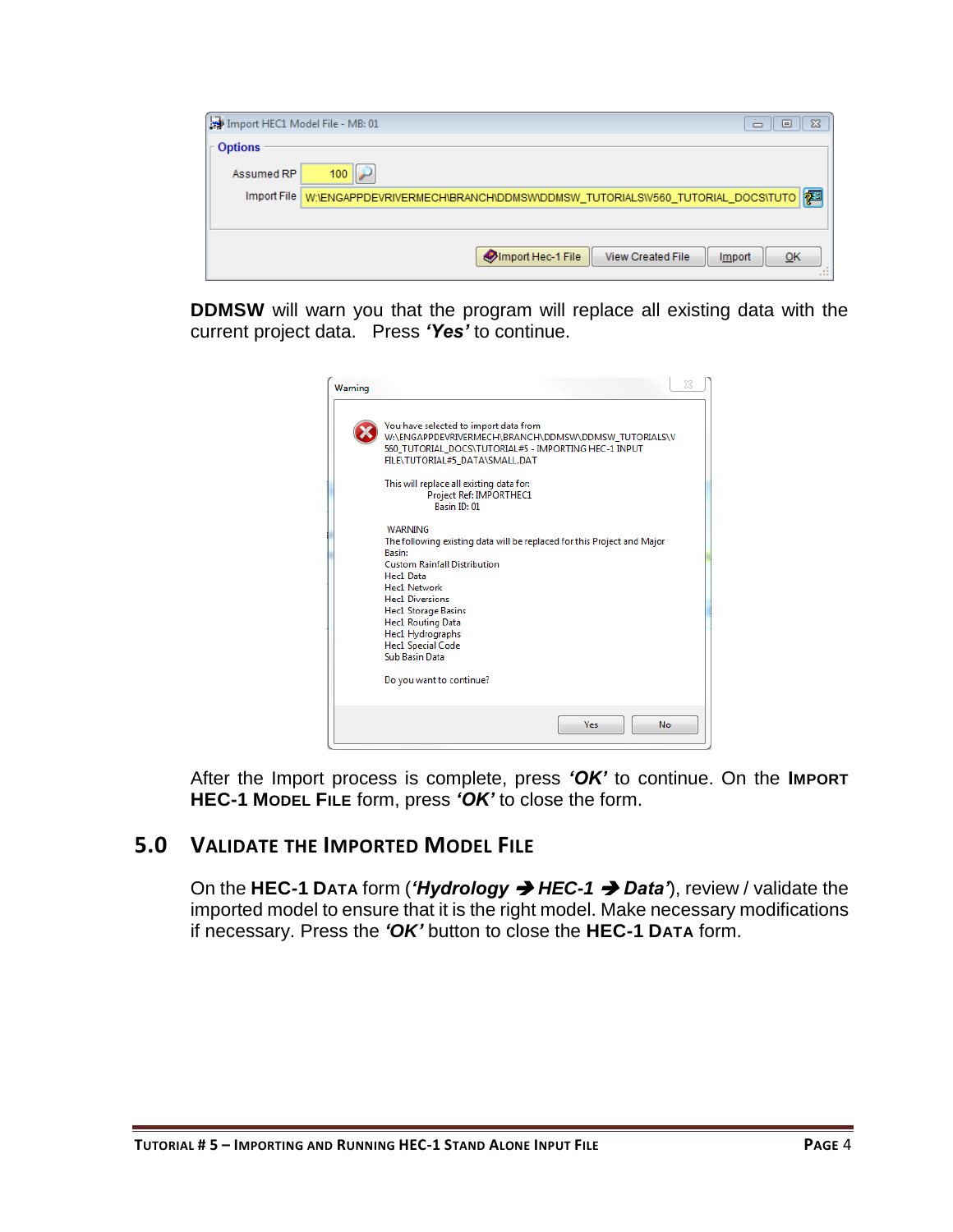|                        |                | HEC-1 Data - MB: 01 |                |                |                |                |         |                |                |         | $\qquad \qquad \Box$ | $\qquad \qquad \Box$ | $\overline{\Sigma}$ |
|------------------------|----------------|---------------------|----------------|----------------|----------------|----------------|---------|----------------|----------------|---------|----------------------|----------------------|---------------------|
|                        |                |                     | List           |                |                |                |         |                |                | Details |                      |                      |                     |
| Find                   | Next           |                     |                |                |                |                |         |                |                |         |                      |                      |                     |
| F <sub>0</sub>         | F <sub>1</sub> | F <sub>2</sub>      | F <sub>3</sub> | F <sub>4</sub> | F <sub>5</sub> | F <sub>6</sub> | F7      | F <sub>8</sub> | F <sub>9</sub> | F10     | Sort                 | Special<br>Code ID   | $\blacktriangle$    |
| Ш                      |                | Flood Co            | ntrol D        | strict         | f Marico       | pa Coun        |         |                |                |         |                      |                      |                     |
| ID                     |                | <b>EXAMPLE2</b>     | - S-Gra        | ph, Gree       | n-Ampt,        | Single,        | 24 Hour |                |                |         | 20                   |                      |                     |
| ID                     |                | 100 YEAR            |                |                |                |                |         |                |                |         | 30                   |                      |                     |
| ID                     |                | 24 Hour             | <b>Storm</b>   |                |                |                |         |                |                |         | 40                   |                      |                     |
| ID                     |                | Unit Hyd            | rograph:       | S-Graph        |                |                |         |                |                |         | 50                   |                      |                     |
| ID                     |                | 04/09/20            | 13             |                |                |                |         |                |                |         | 60                   |                      |                     |
| $\mathsf{I}\mathsf{T}$ | 3              | 1JAN99              | 1200           | 2000           |                |                |         |                |                |         | 70                   |                      |                     |
| IN                     | 15             |                     |                |                |                |                |         |                |                |         | 80                   |                      |                     |
| <b>IO</b>              |                |                     |                |                |                |                |         |                |                |         | 90                   |                      |                     |
| *D                     | <b>IAGRAM</b>  |                     |                |                |                |                |         |                |                |         | 100                  |                      |                     |
| $\star$                |                |                     |                |                |                |                |         |                |                |         | 110                  |                      |                     |
| $\star$                |                |                     |                |                |                |                |         |                |                |         | 120                  |                      |                     |
| KK                     | 1A             | <b>BASIN</b>        |                |                |                |                |         |                |                |         | 130                  |                      |                     |
| BA                     | 6.690          |                     |                |                |                |                |         |                |                |         | 140                  |                      |                     |
| PB                     | 3.831          |                     |                |                |                |                |         |                |                |         | 150                  |                      |                     |
| <b>PC</b>              | 0.000          | 0.002               | 0.005          | 0.008          | 0.011          | 0.014          | 0.017   | 0.020          | 0.023          | 0.026   | 160                  |                      | ٠                   |
| ∢                      |                |                     |                |                |                |                |         |                |                |         |                      | k                    |                     |
|                        |                | <b>O</b> Info       |                |                | Export         | <b>Resort</b>  | Print   | <b>Delete</b>  | Add            | MB      | $U$ pdate            | QK                   | w                   |

#### <span id="page-6-0"></span>**6.0 RUN THE MODEL**

After the model file has been imported into a new project in **DDMSW**, the model can now be run. On the Run HEC-1 Model form ('Hydrology → HEC-1 → *Model'*), check the *'Delete Prior Results'* check box and uncheck the *'Select Custom Folder'* and *'Update Conveyance Flows'* check boxes. Execute the model by pressing the *'Run Model'* button.

| Run HEC-1 Model - Imported Hec-1 File  | 23<br>e                                                                        |
|----------------------------------------|--------------------------------------------------------------------------------|
|                                        | <b>Options</b>                                                                 |
|                                        | Major Basin<br>01                                                              |
|                                        | Delete Prior Results<br>Select Custom Folder<br><b>Update Conveyance Flows</b> |
| Schematic<br>Storage<br>Output<br>Info | Run Model<br>Results<br>OK                                                     |

Click *'Yes'* to continue.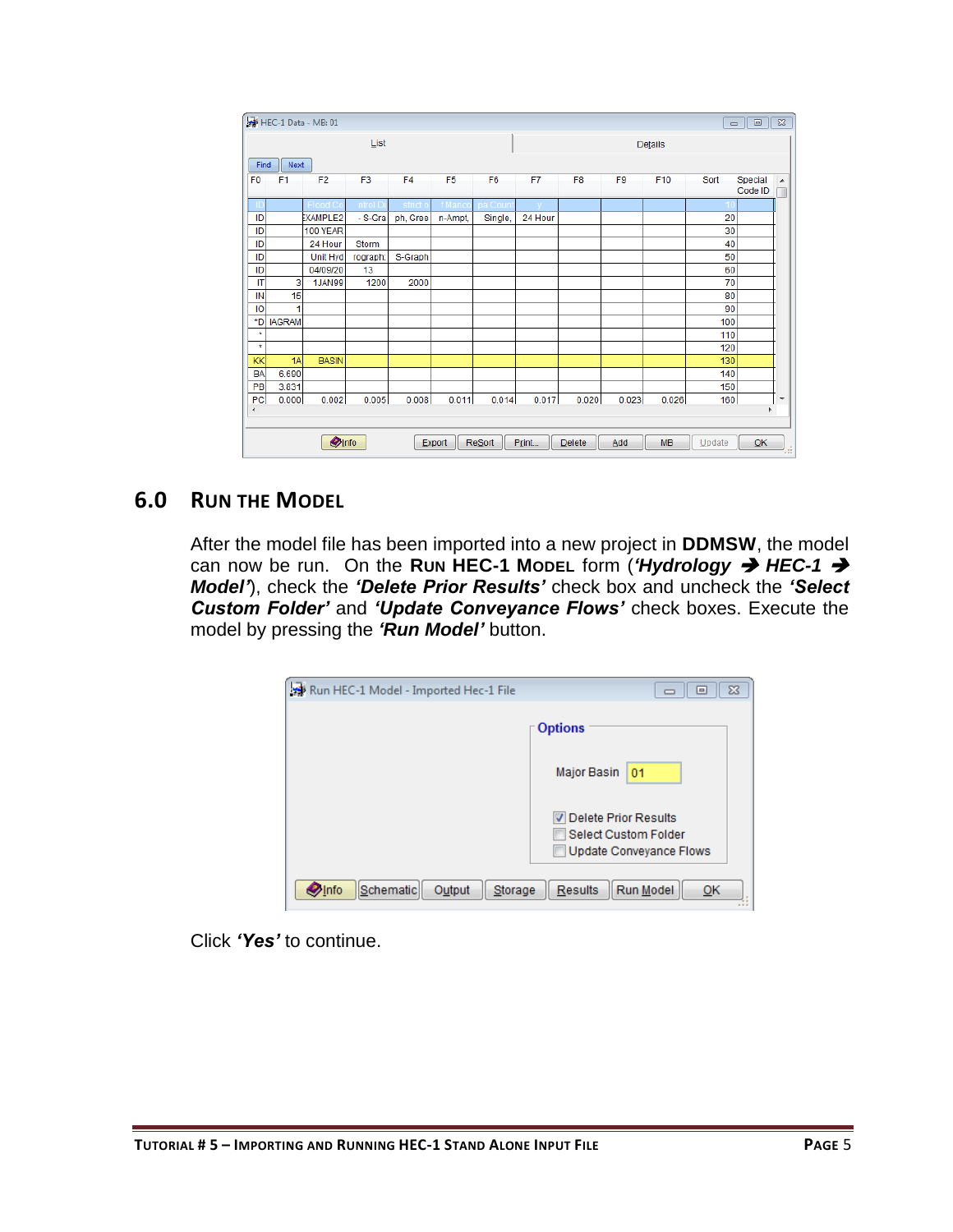

If the model run is successful, **DDMSW** will display the message, *'Model run complete!'* Press *'OK'* to close the dialog box.

| <b>Please Note</b>  |  |  |  |  |  |
|---------------------|--|--|--|--|--|
| Model run complete! |  |  |  |  |  |
|                     |  |  |  |  |  |

#### <span id="page-7-0"></span>**7.0 VIEW MODEL RESULTS**

After the model is successfully executed by the program, model results can be viewed by clicking on the *'Results'* button on the **RUN HEC-1 MODEL** form.

| Run HEC-1 Model - Imported Hec-1 File           | $\Sigma$<br>▣                                                           |
|-------------------------------------------------|-------------------------------------------------------------------------|
|                                                 | <b>Options</b>                                                          |
|                                                 | Major Basin<br>01                                                       |
|                                                 | Delete Prior Results<br>Select Custom Folder<br>Update Conveyance Flows |
| <b>O</b> Info<br>Schematic<br>Storage<br>Output | Run Model<br>Results<br>OK                                              |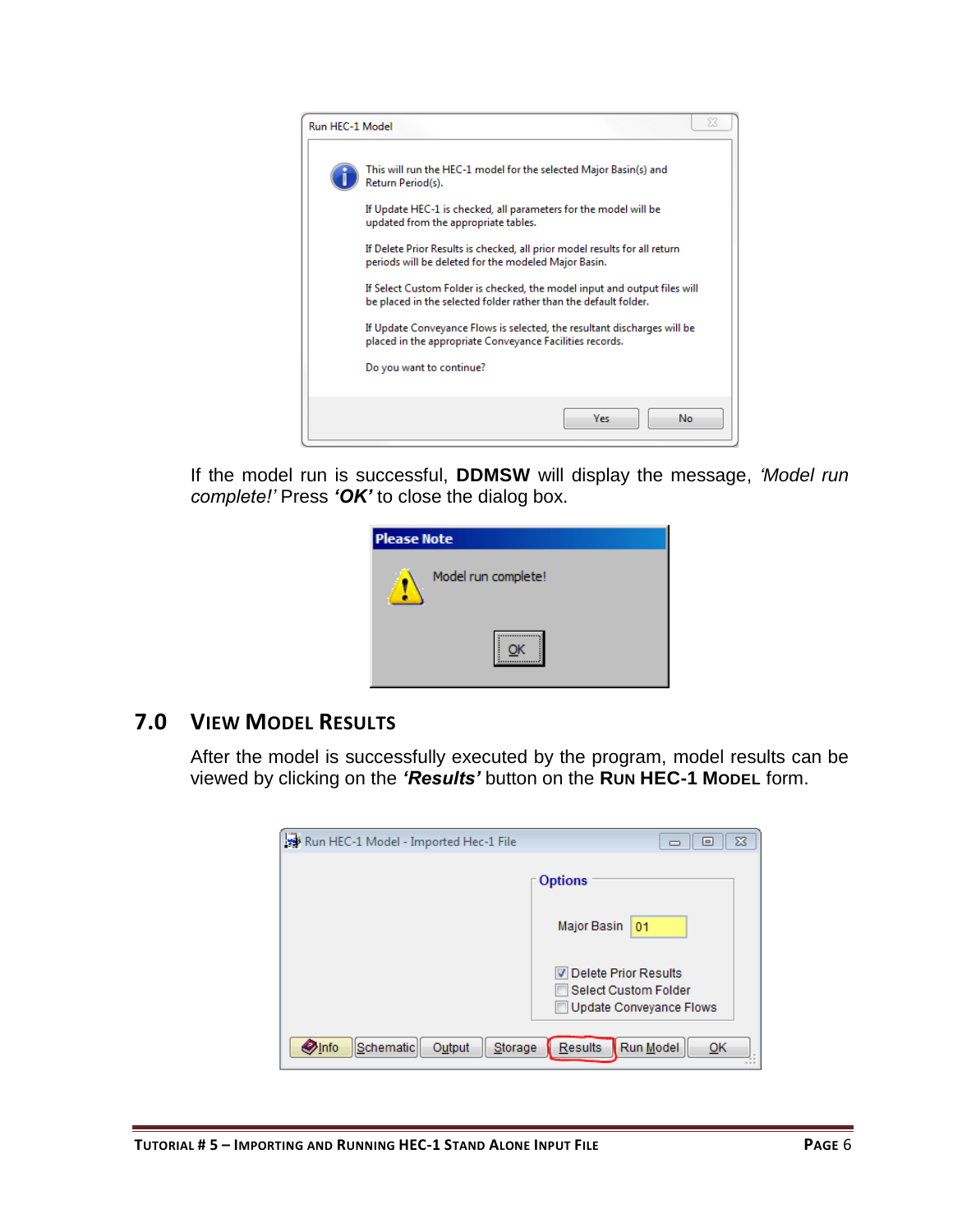On the **HEC-1 FLOW SUMMARY** form, model results in tabulated format can be viewed.

| ID               | Sort $\triangle$ | <b>Type</b>      | Area  | 2Yr | 5 Yr | 10 Yr | 25 Yr | 50 Yr | 100 Yr | A                        |
|------------------|------------------|------------------|-------|-----|------|-------|-------|-------|--------|--------------------------|
|                  |                  | drograph         |       |     |      |       |       |       | 1061   |                          |
| $R1-2$           | 20               | Routed           | 6.69  |     |      |       |       |       | 7080   |                          |
| 1B               | 30               | Hydrograph       | 5.70  |     |      |       |       |       | 8510   |                          |
| C <sub>2</sub>   | 40               | Combined         | 12.39 |     |      |       |       |       | 13430  |                          |
| $R2-4$           | 50               | Routed           | 12.39 |     |      |       |       |       | 9178   |                          |
| 1 <sup>C</sup>   | 60               | Hydrograph       | 0.81  |     |      |       |       |       | 1504   |                          |
| $R3-4$           | 70               | Routed           | 0.81  |     |      |       |       |       | 512    |                          |
| 1D               | 80               | Hydrograph       | 3.27  |     |      |       |       |       | 5592   |                          |
| C <sub>4</sub>   | 90               | Combined         | 16.47 |     |      |       |       |       | 11471  |                          |
| R4-7             | 100              | Routed           | 16.47 |     |      |       |       |       | 10275  |                          |
| 1E               | 110              | Hydrograph       | 1.11  |     |      |       |       |       | 2183   |                          |
| R5-7             | 120              | Routed           | 1.11  |     |      |       |       |       | 1461   |                          |
| 1F               | 130              | Hydrograph       | 3.08  |     |      |       |       |       | 3870   |                          |
| R6-7             | 140              | Routed           | 3.08  |     |      |       |       |       | 3142   |                          |
| 1G               | 150              | Hydrograph       | 2.58  |     |      |       |       |       | 4955   |                          |
| C7               | 160              | Combined         | 23.24 |     |      |       |       |       | 14837  |                          |
| ST <sub>1</sub>  | 170              | Routed           | 23.24 |     |      |       |       |       | 2162   |                          |
| DIV <sub>1</sub> | 180              | <b>Diversion</b> | 23.24 |     |      |       |       |       | 499    | $\overline{\phantom{a}}$ |
| $\leftarrow$     |                  | m                |       |     |      |       |       |       |        | b.                       |

To view model results other than the peak flows, click the *'View'* button on the form and on the **MODEL VIEW** form, users can select from *'Volumes (IN)'*, *'Volumes (AF)'*, and *'Attenuation/Velocity'*.

| <b>Model View</b> |                    |
|-------------------|--------------------|
| ⊺ View Option     |                    |
|                   | View Volumes (AF)  |
| Option   All      |                    |
|                   | <b>Olnfo</b><br>OK |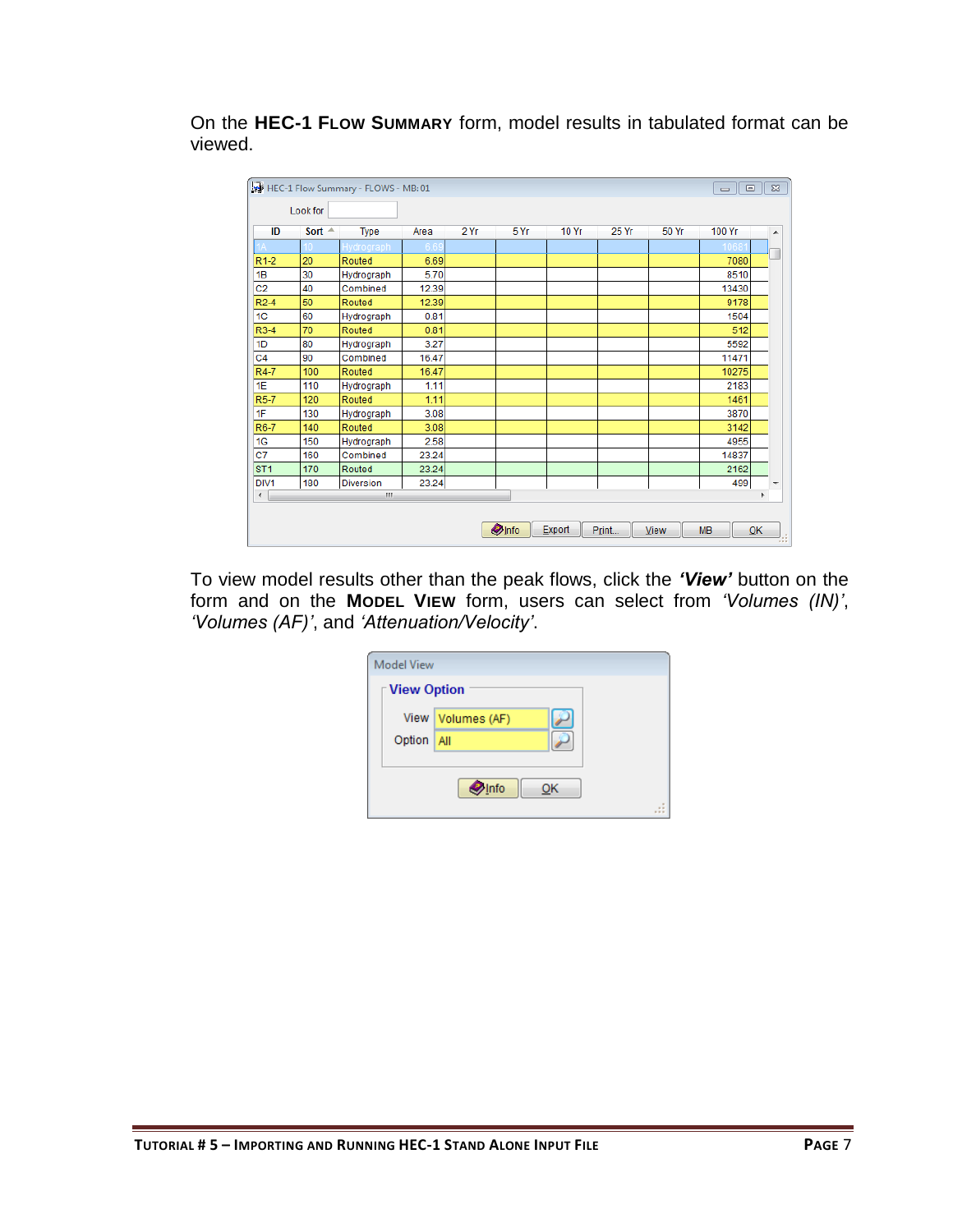| ID                   | $Sort -$ | <b>Type</b>      | Area  | 2Yr | 5 Yr | 10 Yr | <b>25 Yr</b> | 50 Yr | 100 Yr  |   |
|----------------------|----------|------------------|-------|-----|------|-------|--------------|-------|---------|---|
|                      |          | ydrograph        |       |     |      |       |              |       |         |   |
| $R1-2$               | 20       | Routed           | 6.69  |     |      |       |              |       | 814.41  |   |
| 1B                   | 30       | Hydrograph       | 5.70  |     |      |       |              |       | 854.79  |   |
| C <sub>2</sub>       | 40       | Combined         | 12.39 |     |      |       |              |       | 1669.19 |   |
| $R2-4$               | 50       | Routed           | 12.39 |     |      |       |              |       | 1669.19 |   |
| 1 <sup>C</sup>       | 60       | Hydrograph       | 0.81  |     |      |       |              |       | 109.37  |   |
| $R3-4$               | 70       | Routed           | 0.81  |     |      |       |              |       | 109.37  |   |
| 1D                   | 80       | Hydrograph       | 3.27  |     |      |       |              |       | 530.45  |   |
| C <sub>4</sub>       | 90       | Combined         | 16.47 |     |      |       |              |       | 2309.01 |   |
| R4-7                 | 100      | Routed           | 16.47 |     |      |       |              |       | 2309.01 |   |
| 1E                   | 110      | Hydrograph       | 1.11  |     |      |       |              |       | 151.17  |   |
| <b>R5-7</b>          | 120      | Routed           | 1.11  |     |      |       |              |       | 151.17  |   |
| 1F                   | 130      | Hydrograph       | 3.08  |     |      |       |              |       | 273.86  |   |
| R6-7                 | 140      | Routed           | 3.08  |     |      |       |              |       | 273.86  |   |
| 1G                   | 150      | Hydrograph       | 2.58  |     |      |       |              |       | 418.77  |   |
| C7                   | 160      | Combined         | 23.24 |     |      |       |              |       | 3152.81 |   |
| ST <sub>1</sub>      | 170      | Routed           | 23.24 |     |      |       |              |       | 3150.24 |   |
| DIV <sub>1</sub>     | 180      | <b>Diversion</b> | 23.24 |     |      |       |              |       | 2020.07 |   |
| $\blacktriangleleft$ |          | m,               |       |     |      |       |              |       |         | r |

Also, users can select which model elements (*'All', 'Hydrograph', 'Routed', 'Combined',* and *'Storage'*) to view by pressing the Selector button on the right of the *'Option'* textbox field.

After exploring all possible options in viewing model results, click *'OK'* to close the **RUN HEC-1 MODEL** form

Alternatively, model results can be viewed by selecting *'Hydrology → HEC-1 → Flow Summary'*.



#### <span id="page-9-0"></span>**8.0 VIEW THE HYDROGRAPHS**

To be able to view the hydrograph plot of any hydrologic element in the model, it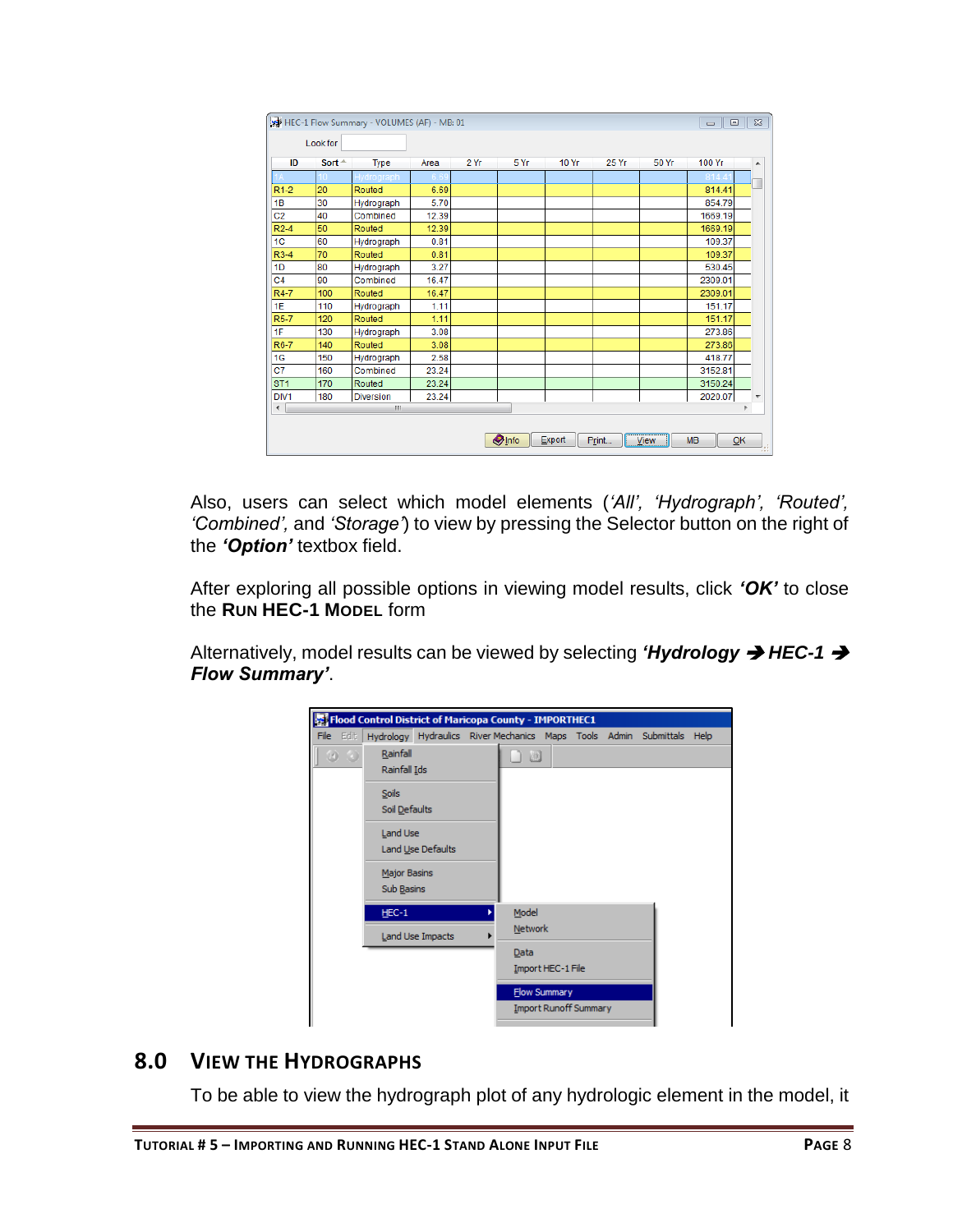is essential that model output levels *('IO')* be specified at either '*1*' or '*2*' to instruct the program to print detailed results of the model. Using output levels of *'3'*, *'4'*, or *'5'* will not print the hydrographs in the model output and thus, the graphing tool will not be able to plot any hydrographs. To determine the *'IO'* parameter used by the model, the model data settings needs to be checked. This could be done by accessing the *'List'* tab of the **HEC-1 DATA** form (*'Hydrology HEC-*1 → Data').

|                            |                |                 | List           |                |                |                |         |                |                | Details |      |                    |
|----------------------------|----------------|-----------------|----------------|----------------|----------------|----------------|---------|----------------|----------------|---------|------|--------------------|
| Find                       | Next           |                 |                |                |                |                |         |                |                |         |      |                    |
| F <sub>0</sub>             | F <sub>1</sub> | F <sub>2</sub>  | F <sub>3</sub> | F <sub>4</sub> | F <sub>5</sub> | F <sub>6</sub> | F7      | F <sub>8</sub> | F <sub>9</sub> | F10     | Sort | Special<br>Code ID |
| ID                         |                | Flood Co        | ntrol Di       | strict o       | f Marico       | pa Count       | y       |                |                |         | 10   |                    |
| ID                         |                | <b>EXAMPLE2</b> | - S-Gra        | ph, Gree       | n-Ampt,        | Single,        | 24 Hour |                |                |         | 20   |                    |
| ID                         |                | 100 YEAR        |                |                |                |                |         |                |                |         | 30   |                    |
| ID                         |                | 24 Hour         | <b>Storm</b>   |                |                |                |         |                |                |         | 40   |                    |
| ID                         |                | Unit Hyd        | rograph:       | S-Graph        |                |                |         |                |                |         | 50   |                    |
| ID                         |                | 04/09/20        | 13             |                |                |                |         |                |                |         | 60   |                    |
| IT                         | 3              | <b>1JAN99</b>   | 1200           | 2000           |                |                |         |                |                |         | 70   |                    |
| IN                         | 15             |                 |                |                |                |                |         |                |                |         | 80   |                    |
|                            |                |                 |                |                |                |                |         |                |                |         |      |                    |
| *D                         | <b>IAGRAM</b>  |                 |                |                |                |                |         |                |                |         | 100  |                    |
| $\star$                    |                |                 |                |                |                |                |         |                |                |         | 110  |                    |
| $\star$                    |                |                 |                |                |                |                |         |                |                |         | 120  |                    |
| KK                         | 1A             | <b>BASIN</b>    |                |                |                |                |         |                |                |         | 130  |                    |
| <b>BA</b>                  | 6.690          |                 |                |                |                |                |         |                |                |         | 140  |                    |
| PB                         | 3.831          |                 |                |                |                |                |         |                |                |         | 150  |                    |
| PC<br>$\blacktriangleleft$ | 0.000          | 0.002           | 0.005          | 0.008          | 0.011          | 0.014          | 0.017   | 0.020          | 0.023          | 0.026   | 160  | k                  |
|                            |                |                 |                |                |                |                |         |                |                |         |      |                    |

After selecting the *'IO'* card on the *'List'* tab of the **HEC-1 DATA** form, press the *'Details'* tab. On the *'F1'* textbox field, replace any values greater than *'2'* (e.g., *'3', '4',* or *'5'*) with either *'1'* or *'2'*.

| HEC-1 Data - MB: 01                                                      |                                                                                                                                                            |                                        | $\overline{\mathbb{Z}}$<br>$\Box$ |
|--------------------------------------------------------------------------|------------------------------------------------------------------------------------------------------------------------------------------------------------|----------------------------------------|-----------------------------------|
| List                                                                     |                                                                                                                                                            | Details                                |                                   |
| Major Basin ID<br>₽<br>01<br>90 $\Rightarrow$<br>Sort<br>Special Code ID | F0 10<br>F <sub>1</sub><br>$\mathbf{1}$<br>F <sub>2</sub><br>F <sub>3</sub><br>F <sub>4</sub><br>F <sub>5</sub><br>F6<br>F7<br>F <sub>8</sub><br>F9<br>F10 |                                        |                                   |
| $\bigcirc$ Info<br>Export                                                | Resort<br>Print                                                                                                                                            | MB<br><b>Delete</b><br>Add<br>$Update$ | QK<br>5                           |

Press *'Save'* to save the entered data and select the *'List'* tab to verify if the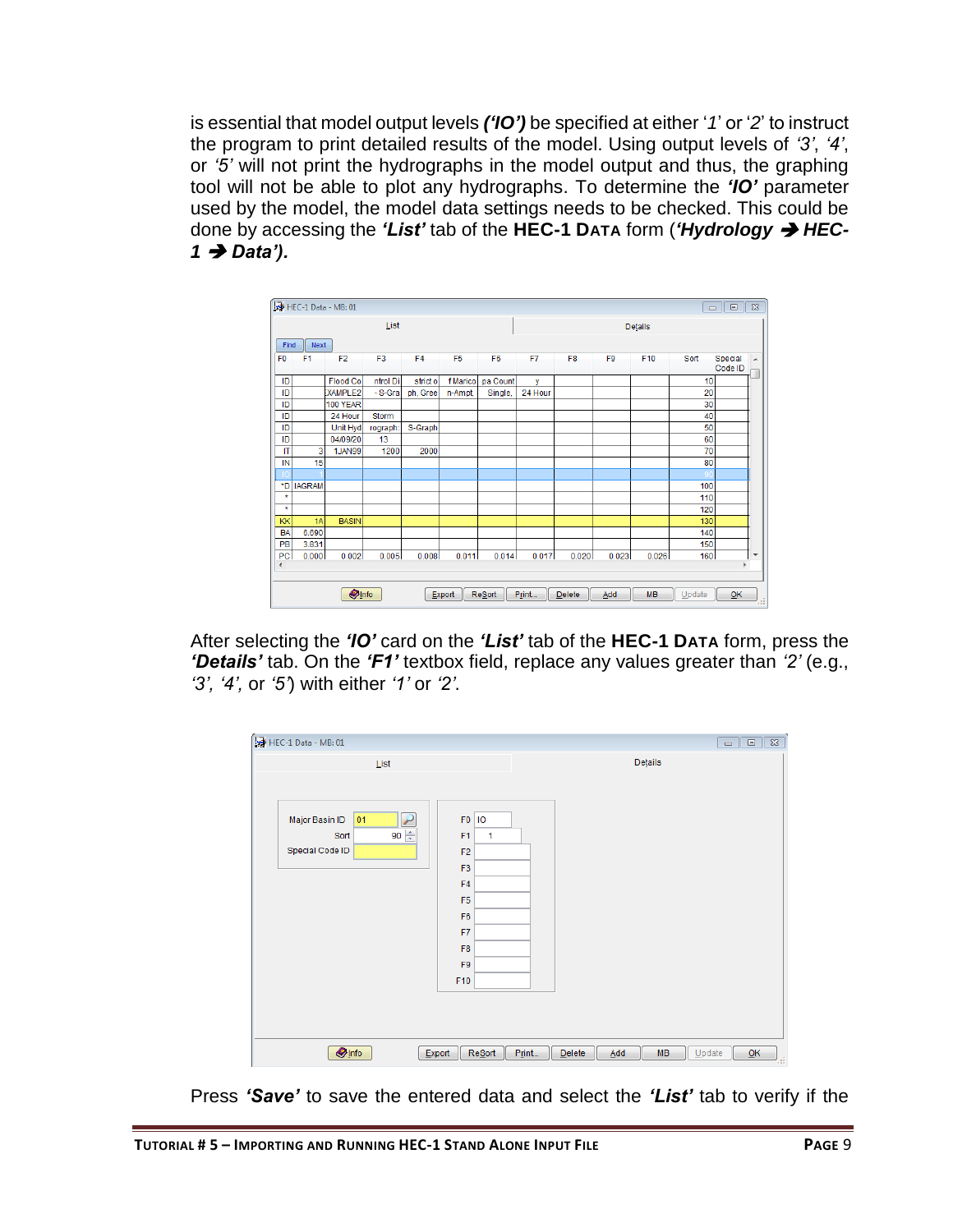entered *'IO'* value is reflected on the modified form. Press *'OK'* to close the **HEC-1 DATA** form.

Run the new model with the updated IO data card ('*Hydrology → HEC-1 → Model → Run Model'*).

To view the graphics, open the **GRAPH HEC-1 HYDROGRAPHS** form (*'Hydrology*  →HEC-1→ Graph Hydrographs<sup>\*</sup>) and identify the model output to be used by the program by clicking the button on the right of the *'HEC-1 Output File'* textbox field.

|                          | Graph HEC-1 Hydrographs - MB: 01                         |                     |                          |                |                           |                          | $\qquad \qquad =$ | $\Sigma$<br>$\Box$ |
|--------------------------|----------------------------------------------------------|---------------------|--------------------------|----------------|---------------------------|--------------------------|-------------------|--------------------|
| <b>HEC-1 Output File</b> |                                                          |                     |                          |                |                           |                          |                   |                    |
|                          | C:\FCDMC\ST5.5.7\MODLRUNS\IMPORTHEC-1\IMPORTHEC1FILE.OUT |                     |                          |                |                           |                          |                   | 徑                  |
|                          |                                                          |                     |                          |                |                           |                          |                   |                    |
|                          |                                                          |                     |                          |                |                           |                          | View File         |                    |
|                          |                                                          |                     | <b>Stations to Graph</b> |                |                           |                          |                   |                    |
| <b>Station</b>           | <b>Type</b>                                              | ▲                   |                          |                |                           | Select                   |                   |                    |
|                          |                                                          |                     |                          |                |                           | <b>Station</b>           |                   |                    |
| $R1-2$                   | <b>ROUTE</b>                                             |                     | Station 1 1A             |                | <b>BASIN</b>              |                          |                   |                    |
| 1B                       | <b>BASIN</b>                                             |                     |                          |                |                           |                          |                   |                    |
| C <sub>2</sub>           | <b>COMBINE</b>                                           |                     | Station 2 1C             |                | <b>BASIN</b>              |                          |                   |                    |
| $R2-4$                   | <b>ROUTE</b>                                             |                     | Station 3                | C <sub>4</sub> | <b>COMBINE</b>            |                          |                   |                    |
| 1 <sup>C</sup>           | <b>BASIN</b>                                             |                     | Station 4 R5-7           |                | <b>ROUTE</b>              | $\overline{\phantom{0}}$ |                   |                    |
| $R3-4$                   | <b>ROUTE</b>                                             | Ξ                   | Station 5 1G             |                | <b>BASIN</b>              | $\overline{\nu}$         |                   |                    |
| 1 <sub>D</sub>           | <b>BASIN</b>                                             |                     |                          |                |                           |                          |                   |                    |
| C <sub>4</sub>           | <b>COMBINE</b>                                           |                     |                          |                |                           |                          |                   |                    |
| R4-7                     | <b>ROUTE</b>                                             |                     |                          |                |                           |                          |                   |                    |
| 1E                       | <b>BASIN</b>                                             |                     |                          |                |                           |                          |                   |                    |
| <b>R5-7</b>              | <b>ROUTE</b>                                             |                     |                          |                |                           |                          |                   |                    |
| 1F                       | <b>BASIN</b>                                             |                     |                          |                |                           |                          |                   |                    |
| R6-7                     | <b>ROUTE</b>                                             |                     |                          |                |                           |                          |                   |                    |
| 1G                       | <b>BASIN</b>                                             |                     |                          |                |                           |                          |                   |                    |
| C7                       | <b>COMBINE</b>                                           |                     |                          |                |                           |                          |                   |                    |
| ST <sub>1</sub>          | <b>STORAGE</b>                                           | $\overline{\nabla}$ |                          |                |                           |                          |                   |                    |
|                          |                                                          |                     | <b>O</b> Instructions    |                | <b>Import Station IDs</b> |                          | Graph Hydrographs | OK                 |

Once the model output file is identified and selected, press the *'Import Station IDs'* button to list all the Stations in the program. As shown, a maximum of five (5) station plots can be drawn and viewed at any time.

To select the Stations to be plotted, highlight any Station on the left and press the Selector buttons on the right. This action will list the selected stations to be plotted by the program.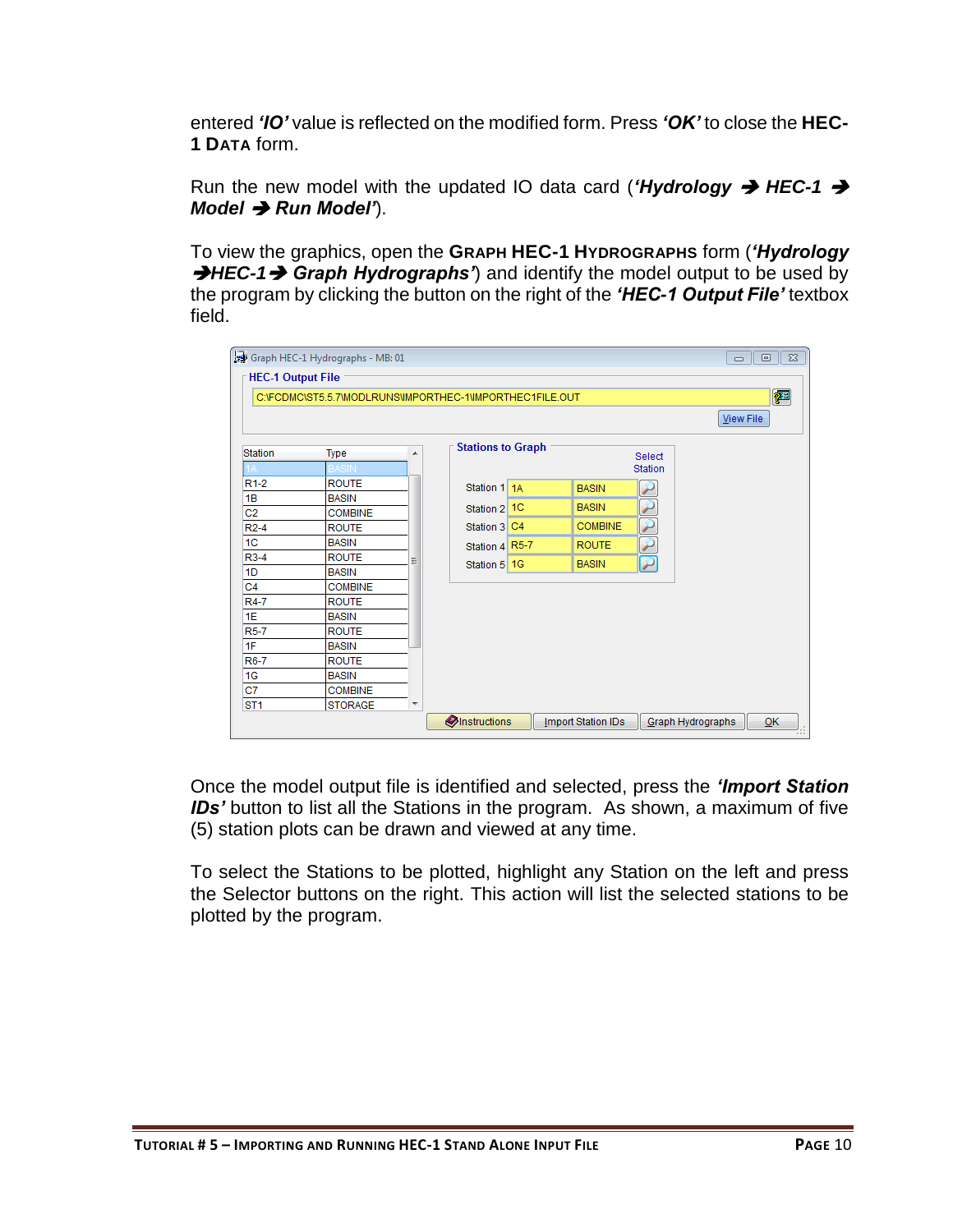|                  | C:\FCDMC\ST5.5.7\MODLRUNS\IMPORTHEC-1\IMPORTHEC1FILE.OUT |                          |                          |                |                | 霄<br><b>View File</b> |
|------------------|----------------------------------------------------------|--------------------------|--------------------------|----------------|----------------|-----------------------|
| <b>Station</b>   | <b>Type</b>                                              | ▲                        | <b>Stations to Graph</b> |                | Select         |                       |
| C <sub>2</sub>   | <b>COMBINE</b>                                           |                          |                          |                | <b>Station</b> |                       |
| $R2-4$           | <b>ROUTE</b>                                             |                          | Station 1 1A             | <b>BASIN</b>   |                |                       |
| 1 <sup>C</sup>   | <b>BASIN</b>                                             |                          | Station 2 1C             | <b>BASIN</b>   | لئو            |                       |
| $R3-4$           | <b>ROUTE</b>                                             |                          |                          | <b>COMBINE</b> |                |                       |
| 1 <sub>D</sub>   | <b>BASIN</b>                                             |                          | Station 3 C4             |                | ₽              |                       |
| C <sub>4</sub>   | <b>COMBINE</b>                                           |                          | Station 4 R5-7           | <b>ROUTE</b>   | ۶              |                       |
| R4-7             | <b>ROUTE</b>                                             |                          | Station 5 1G             | <b>BASIN</b>   | $\mathcal P$   |                       |
| 1E               | <b>BASIN</b>                                             |                          |                          |                |                |                       |
| <b>R5-7</b>      | <b>ROUTE</b>                                             |                          |                          |                |                |                       |
| 1F               | <b>BASIN</b>                                             | Ξ                        |                          |                |                |                       |
| <b>R6-7</b>      | <b>ROUTE</b>                                             |                          |                          |                |                |                       |
|                  | ASIN                                                     |                          |                          |                |                |                       |
| C7               | <b>COMBINE</b>                                           |                          |                          |                |                |                       |
| ST <sub>1</sub>  | <b>STORAGE</b>                                           |                          |                          |                |                |                       |
| DIV <sub>1</sub> | <b>DIVERT</b>                                            |                          |                          |                |                |                       |
|                  |                                                          | $\overline{\phantom{a}}$ |                          |                |                |                       |

To show the hydrograph plots of the selected stations, press the *'Graph Hydrographs'* button. Press *'OK'* to continue.



Press *'OK'* to close the **CHART** form. Press *'OK'* to close the **GRAPH HEC-1 HYDROGRAPHS** form.